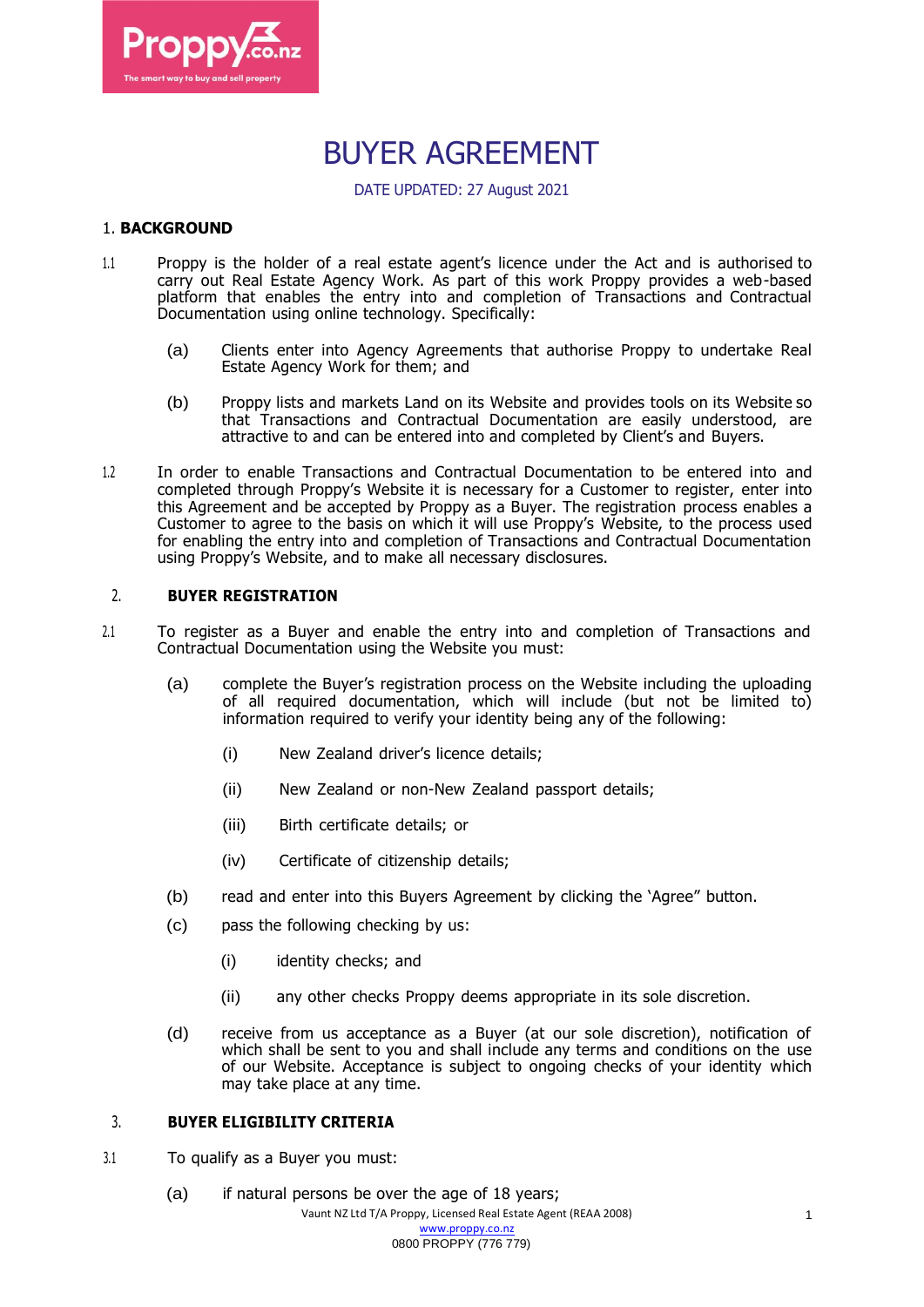

- (b) not be bankrupt or insolvent, in receivership or liquidation; and
- (c) otherwise comply with the laws of New Zealand.
- 3.2 You must satisfy our identity checks, which may take place at any time, and you will be required to provide your:
	- (a) full legal name;
	- (b) residential address or registered address (whichever is applicable) and address for service;
	- (c) date of birth (if applicable);
	- (d) occupation (if applicable);
	- (e) a copy of passports or driver's licences (if applicable);
	- (f) proof of address if not ordinarily resident in New Zealand or not a New Zealand company;
	- (g) IRD number (if required);
	- (h) New Zealand Bank account number;
	- (i) certificate of incorporation if a company or other corporate entity.

#### 4. **AGREEMENT**

- 4.1 By registering as a Buyer and Proppy accepting your registration, an agreement is formed between you and Proppy on the terms and conditions set out herein.
- 4.2 You acknowledge that if Land is sold by "Online Auction" on the Website that the online auction process is not an "auction" as defined in the Auctioneers Act 2013.

#### 5. **NOTICES AND COMMUNICATIONS**

- 5.1 Any notices given under or relating to this Agreement may be served or given by hand, mail or email. If there is more than one set of contact details for you, then any notices may be sent to anyone of them and notice to any person that is listed as a Buyer will be notice to all of them. Notices to you may also be sent to your lawyer.
- 5.2 Notices will be deemed to have been received;
	- a. When delivered in person, at the time of delivery; or
	- b. If sent by mail, 3 working days after being mailed; or
	- c. If sent by email, when the email enters the recipient's information system.
- 5.3 You agree that Proppy may send you communications, including advertising, marketing information, notices and disclosures, by mail or in an electronic form, including by email and SMS messaging.

#### 6. **FEES AND CHARGES PAYABLE**

6.1 No commission, fees or charges are payable by Buyers to Proppy.

# 7. **WARRANTIES**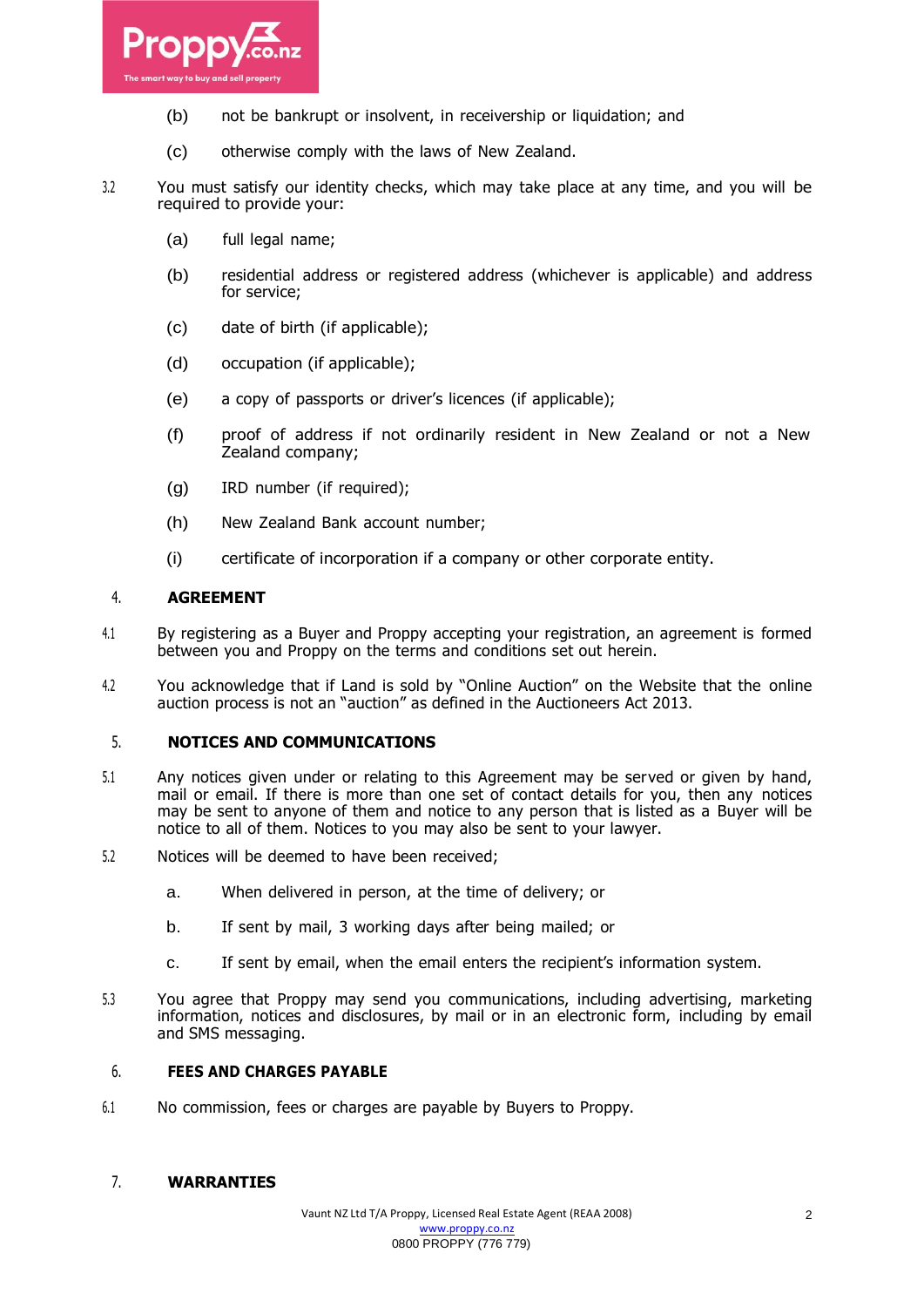

# 7.1 You warrant to Proppy that:

- (a) all information you provide to Proppy is true, accurate, and complete, and there is no information which has not been provided which would impact on Proppy's decision to approve you as a Buyer;
- (b) you will provide Proppy with updated information if any of your circumstances materially change;
- (c) you will comply with all New Zealand laws;
- (d) you will seek legal advice before signing any Contractual Documentation;
- (e) you were made aware and advised by Proppy that prior to accepting the terms of this Agreement that:
	- (i) Proppy has written in-house procedures for dealing with complaints and dispute resolution and that a copy of these procedures is available on the Website;
	- (ii) you may access the Authority's complaints process without first using our in-house procedures. Any use of the in-house procedures does not preclude you making a complaint to the Authority;
	- (iii) you may seek legal, technical or other advice and information prior to signing this Agreement and any Contractual Documentation;
	- (iv) you acknowledge that Proppy may not have physically inspected the Land. Where Proppy has not physically inspected the Land, and taking into account Proppy's low commission rate and Website sale methodology you agree that:
		- a. Proppy can rely on an independent valuation and builders report (even if not published on the Website) when preparingits written assessment of the Land and when carry out Real Estate Agency Work in relation to the Land;
		- b. Proppy will disclose this on the Website and advise all Customers and/or Buyers of the same; and
		- c. any resulting Contractual Documentation will contain wording whereby both Client and Buyer acknowledge that Proppy has not physically inspected the Land.
- (f) you will make bids and/or offers on the Website only in good faith (and not for the purposes of bidding up prices on property for friends, family or associated persons or parties) and if successful you will complete the Transaction and any required Contractual Documentation.
- (g) If you are the successful bidder at an online auction, you agree that by completing the online auction process there is a legally binding and unconditional agreement created between you and the seller. You will immediately complete the transaction and any required Contractual Documentation within two hours of the online auction ending.
- (h) **Overseas Investment Act:** I/We understand that residential property purchases are now subject to the provisions of the Overseas Investment Act 2005 (**OIA**). Before any residential property is transferred to me/us, my lawyer will require me/us to complete a Residential Land Statement certifying that I/we meet the eligibility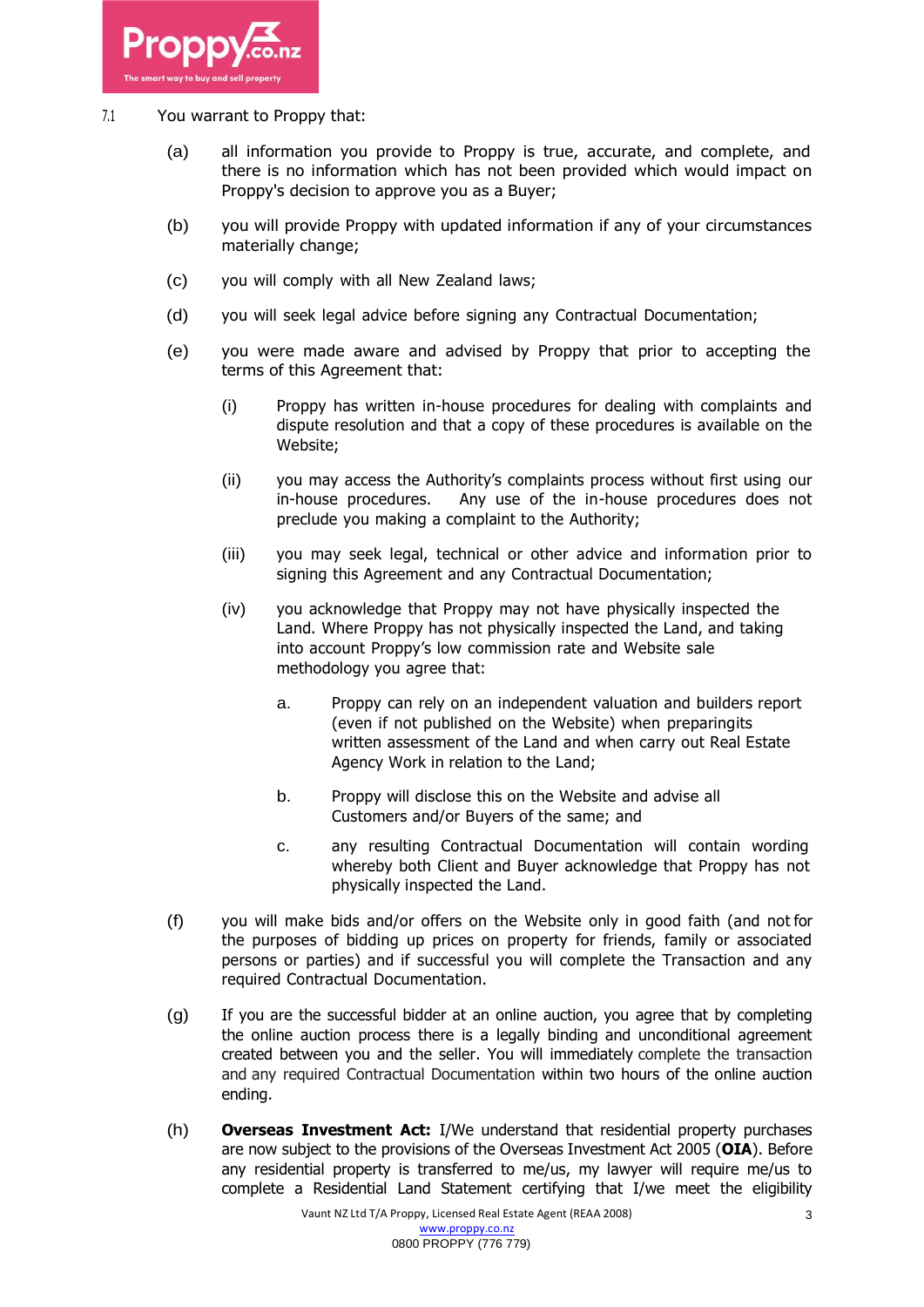

criteria. If I/we require OIA consent, do not have OIA consent and do not make our offer conditional upon obtaining it, we will be in breach of the OIA and may be liable for fines of up to \$300,000, I/ we may not be able to settle the transaction and may incur liability to the vendor (including losing my/our deposit).

- (i) **IF YOU ARE UNCERTAIN ABOUT YOUR ELIGIBILITY OR WHETHER THE PROPERTY IS SUBJECT TO THE OIA, YOU MUST MAKE YOUR OFFER SUBJECT TO OBTAINING OVERSEAS INVESTMENT OFFICE CONSENT.**
- (j) **YOU MUST NOT BID AT AN ONLINE AUCTION UNLESS YOU ARE ABLE TO BUY THE PROPERTY ON AN UNCONDITIONAL BASIS. YOU MAY INCUR FINES OF UP TO \$300,000 AND LIABILITY TO THE VENDOR IF YOU PURCHASE THE PROPERTY AT AUCTION IN CIRCUMSTANCES WHERE YOU DO NOT MEET THE ELIGIBILITY CRITERIA IN THE OIA. OBTAIN LEGAL ADVICE BEFORE BIDDING IF YOU ARE UNSURE WHETHER YOU MEET THE ELIGIBILITY CRITERIA.**
- (k) **Customer Due Diligence:** I/we understand and acknowledge that before my lawyer can act for me, they must complete customer due diligence (**CDD**) on me under the Anti-Money Laundering and Countering Financing of Terrorism Act 2009 (**AML/CFTA**). If my lawyer cannot complete customer due diligence on me and cannot act for me for as a result, I may not be able to satisfy conditions under the agreement or settle the property purchase. This may result in me incurring liability to the vendor.

# 8. **SUSPENSION OR CANCELLATION OF WEBSITE ACCESS**

- 8.1 Proppy may by written notice to you, in its absolute discretion, impose conditions at any time that must be fulfilled by you to use the Website.
- 8.2 Proppy does not quarantee that provision of the Website will be continuous or fault free. You acknowledge that access to the Website may not be available from time to time and that Proppy will not be liable to you for any loss whatsoever arising from any inability to access the Website.
- 8.3 Proppy may at any time, and in our absolute discretion, do any one or more of the following, without giving you any reasons or prior notice:
	- (a) suspend your access to the Website;
	- (b) remove you from the Website;
	- (c) remove content from the Website, including but not limited to Land information, bids, offers and any communications made by you; and
	- (d) refuse to publish content on the Website.

# 9. **INTELLECTUAL PROPERTY AND DATA COLLECTION**

- 9.1 You acknowledge and agree that we own all of the intellectual property rights in respect of Proppy and the Website.
- 9.2 The details of any completed Transaction may be passed to the Real Estate Institute of New Zealand for the purposes of collecting and compiling sale statistics. You waive any rights you may have under the Privacy Act 1993 in respect of such information.

#### 10. **LIABILITY AND INDEMNITY**

10.1 Proppy and their directors, shareholders, employees, agents, contractors and associated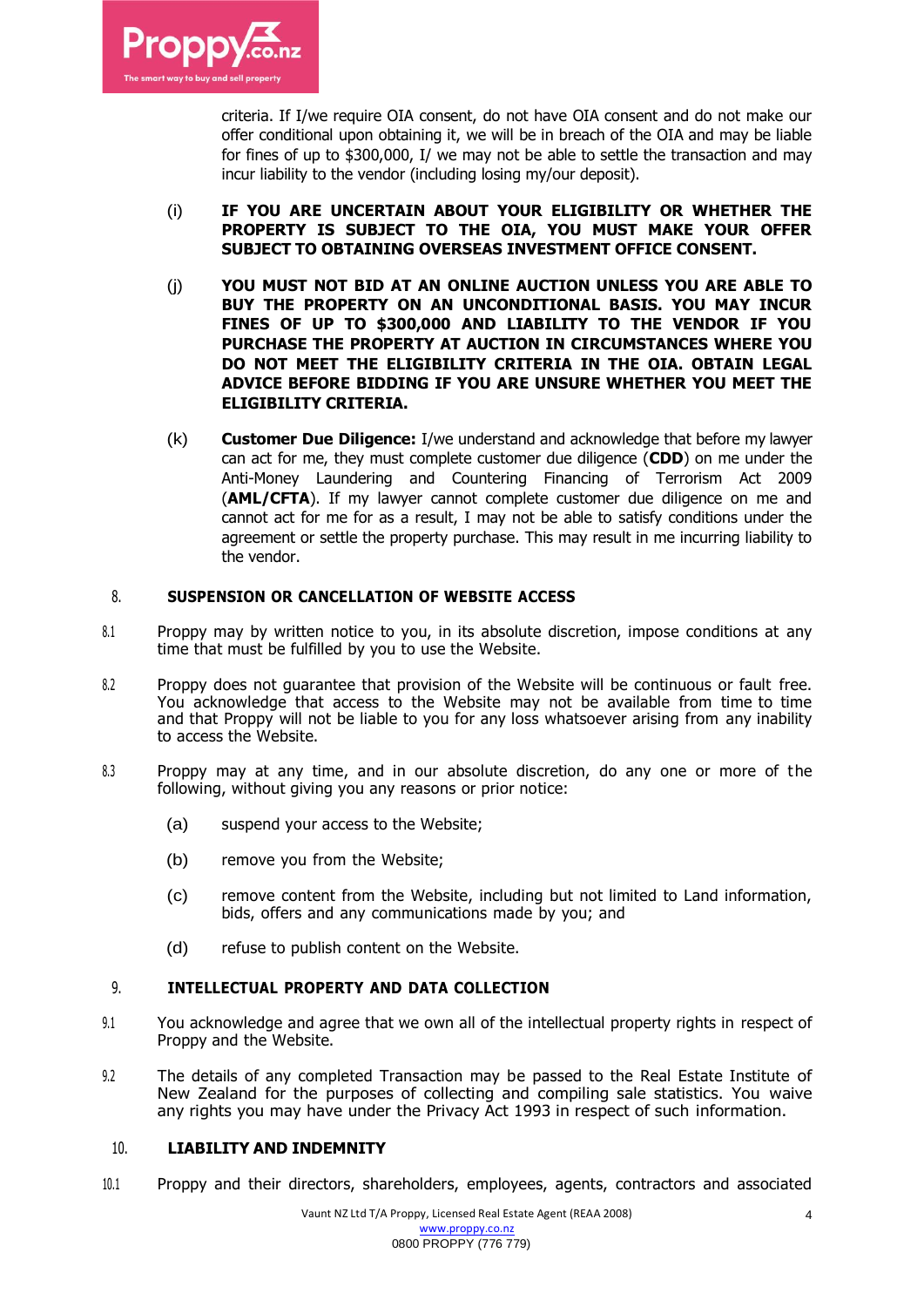

Persons are not liable in any way for:

- (a) the failure of any Transaction;
- (b) any failure to provide the Website;
- (c) any misrepresentation given to you by any Client or other person;
- (d) the suitability or otherwise of any Land for your specific needs and you acknowledge that you rely upon your own skill and judgment;
- (b) the contents of any LIM, valuation, building report or other expert or technical report published on the Website.
- 10.2 All liability we may have to you, except liability arising under the Consumer Guarantees Act 1993 that cannot be contracted out of, is excluded. We are not liable to you and do not have to pay you for anything else caused by or resulting from any action or inaction by us. This exclusion applies whatsoever you are claiming (including loss of profits, savings, revenue or business) and however liability might arise but for this clause (including for breach of contract or in tort, including negligence).
- 10.3 If we are ever liable to you and, for any reason whatsoever, the maximum combined amount we will have to pay you and anyone else who uses our Website (together) is a total of \$10,000.
- 10.4 You hereby indemnify us against all liabilities, losses and costs, including legal costs, incurred by us arising out of or in connection with any action or inaction we take in relation to you which is in accordance with this Agreement.
- 10.5 You hereby indemnify us against all liabilities, losses and costs, including legal costs, incurred by us arising out of or in connection with any false or inaccurate information provided by you or any material omissions in the information provided by you.
- 10.6 You hereby indemnify us against any liability we incur to any Client or third party arising out of or in connection with a Transaction, any Contractual Documentation, any Real Estate Agency Work, your performance or breach of this Agreement or your use of the Website including in relation to information posted on the Website or provided to any person.
- 10.7 In this clause "we" and "us" includes our licensees, subsidiaries, associated persons, directors, officers, employees, agents and contractors.
- 10.8 In this clause "you" includes your subsidiaries, associated persons, directors, officers, employees, agents and contractors.
- 10.9 If you use our Website in trade, all parties agree that:
	- (a) the provisions of the Consumer Guarantees Act 1993; and
	- (b) sections 9, 12A, and 13 of the Fair Trading Act 1986;

will not apply to this Agreement.

# 11. **MISCELLANEOUS**

11.1 Assignment

The Buyer shall not assign this Agreement or a right under this Agreement.

11.2 Survival

Any indemnity or obligation of confidentiality under this Agreement is independent

5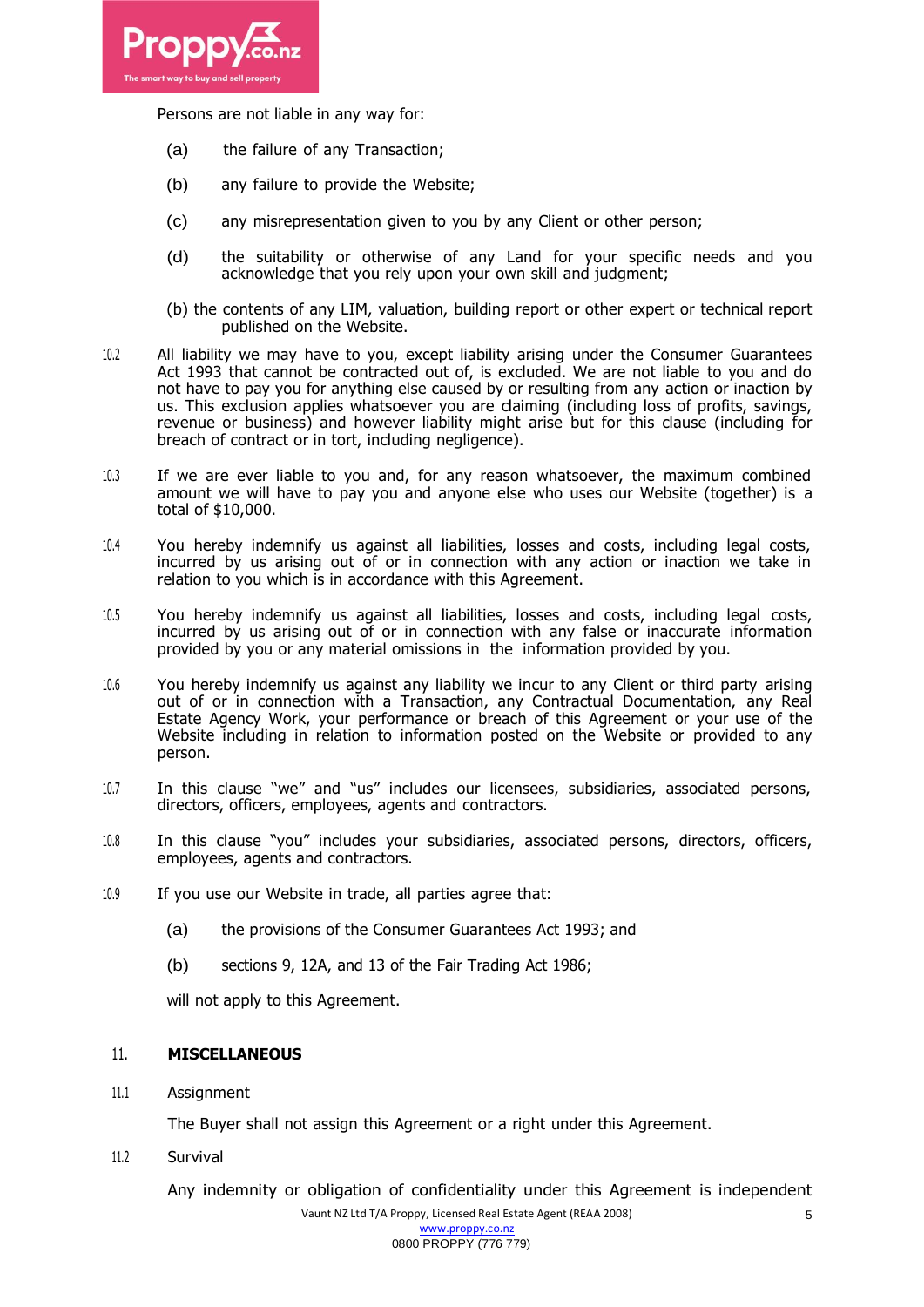

from the other obligations of the parties and survives termination of this Agreement. Any other term which by its nature is intended to survive termination of this Agreement survives termination of this Agreement.

#### 11.3 No merger

The rights and obligations of the parties under this Agreement do not merge on completion of any transaction contemplated by this Agreement.

#### 11.4 Entire agreement

This Agreement constitutes the entire agreement between the parties in connection with its subject matter and supersedes all previous agreements or understandings between the parties in connection with its subject matter. The terms of this Agreement prevail over any other terms that may appear on the Website or in other documents.

#### 11.5 Amendment

Proppy may modify this Agreement, and the way in which it provides the Website, at any time by notice on the Website. You should check the notices section of the Website regularly. Any such modifications will apply from the date stated on the Website.

#### 11.6 Severability

A term or part of a term of this Agreement that is illegal or unenforceable may be severed from this Agreement and the remaining terms or parts of the term of this Agreement continue in force.

#### 11.7 Waiver

A party does not waive a right, power or remedy if it fails to exercise or delays in exercising the right, power or remedy. A single or partial exercise by a party of a right, power or remedy does not prevent another or further exercise of that or another right, power or remedy. A waiver of a right, power or remedy must be in writing and signed by the party giving the waiver.

# 11.8 Governing law and jurisdiction

This Agreement is governed by the law of New Zealand and each party irrevocably and unconditionally submits to the non-exclusive jurisdiction of the courts of New Zealand.

# 12. **DEFINITIONS**

"Act" means the Real Estate Agents Act 2008 and the Real Estate Agents Act (Professional Conduct and Client Care) Rules 2012.

"Agency Agreement" means an agreement under which an agent is authorised to undertake Real Estate Agency Work for a client in respect of a transaction.

"Agent" means a real estate agent who holds, or is deemed to hold, a current licence as an agent under the Act.

"Authority" means the Real Estate Agents Authority established by section 10 of the Act.

"Buyer" means a Customer approved by Proppy with the capacity to enter into a Transaction who has entered into a Buyer Agreement.

"Buyer Agreement" means the agreement entered into by a Buyer with Proppy.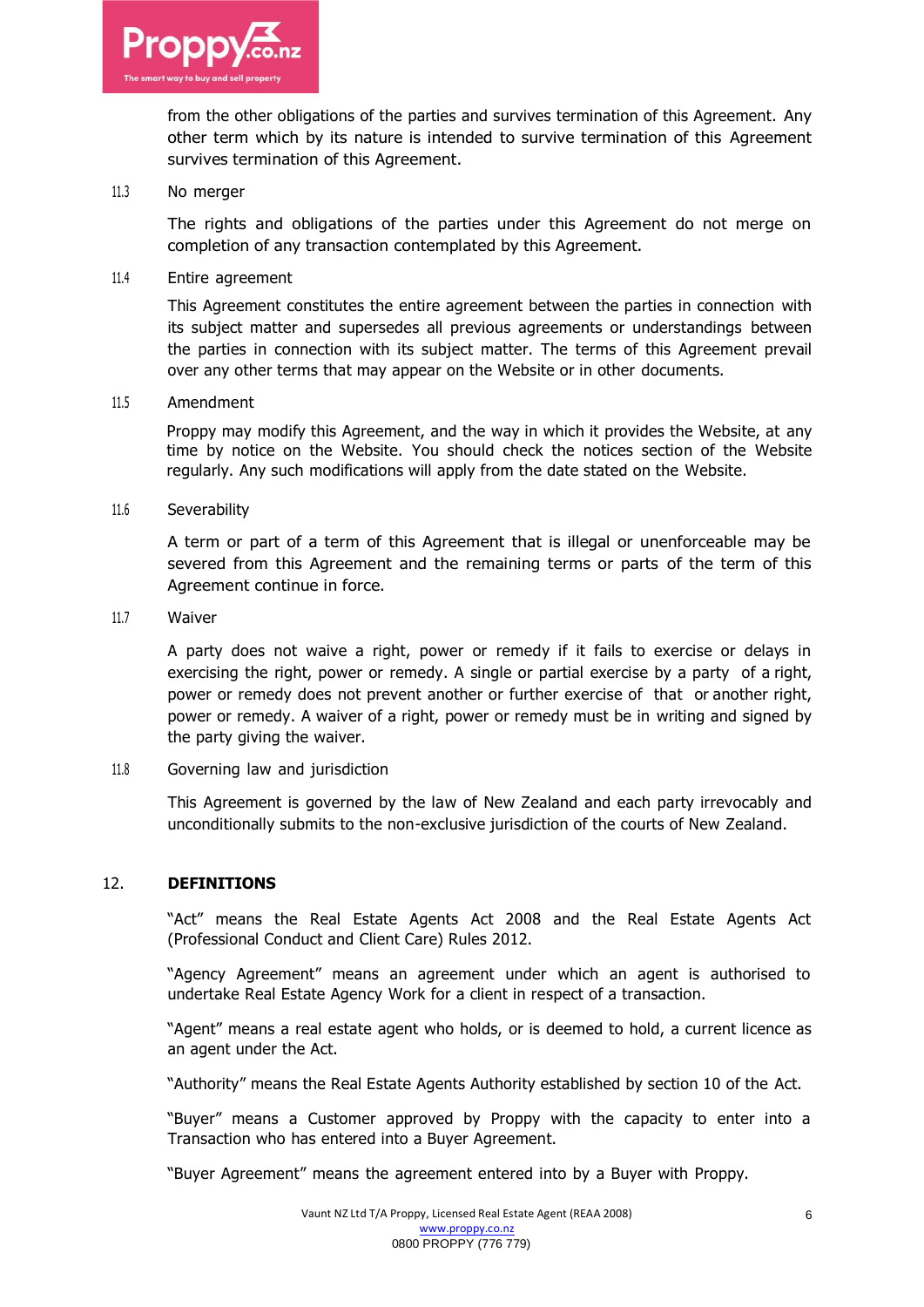

"Client" means the person/owner on whose behalf an agent carries out Real Estate Agency Work.

"Contractual Documentation" in relation to a Transaction, means a document that contains or records an agreement or a proposed agreement to enter into or effect the Transaction, and includes a document that contains or records an offer that, on its acceptance, gives rise to such an agreement.

"Customer" means a person who is a party or potential party to a Transaction and may include Buyers, purchasers or potential purchasers but excludes a Client or potential Client.

"Land" includes all estates and interests, whether freehold or chattel, in real property, and includes any building and any part of a building, and any licence that is registrable under the Land Transfer Act 1952, and any occupation right agreement within the meaning of the Retirement Villages Act 2003; and, in relation to any transaction relating to land that also relates to any goods, chattels, or other property, also includes those goods or chattels and that other property.

"Proppy" means Vaunt NZ Limited trading as Proppy.

"Real Estate Agency Work"

- (a) means any work done or services provided, in trade, on behalf of another person for the purpose of bringing about a transaction; and
- (b) includes any work done by a branch manager or salesperson under the direction of, or on behalf of an agent to enable the agent to do the work or provide the services described in paragraph (a); but
- (c) does not include:
	- (i) the provision of general advice or materials to assist owners to locate and negotiate with potential buyers; or
	- (ii) the publication of newspapers, journals, magazines, or websites that include advertisements for the sale or other disposal of any land or business; or
	- (iii) the broadcasting of television or radio programmes that include advertisements for the sale or other disposal of any land or business; or
	- (iv) the lending of money on mortgage or otherwise; or
	- (v) the provision of investment advice; or
	- (vi) the provision of conveyancing services within the meaning of the Lawyers and Conveyancers Act 2006.

"Transaction" means any 1 or more of the following:

- (a) the sale, purchase, or other disposal or acquisition of a freehold estate or interest in land:
- (b) the grant, sale, purchase, or other disposal or acquisition of a leasehold estate or interest in land (other than a tenancy to which the Residential Tenancies Act 1986